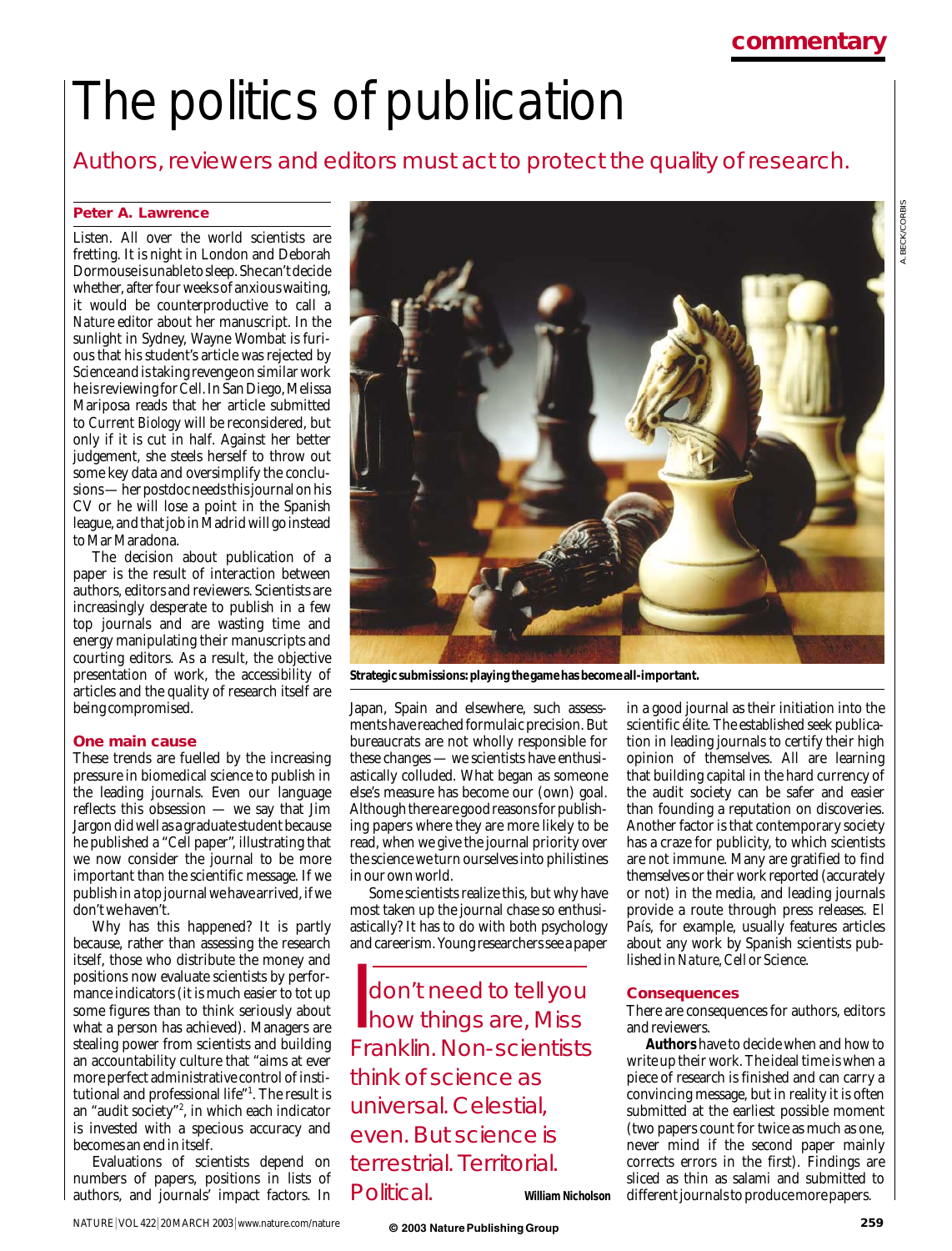## **commentary**

Work must be rushed out to minimize the danger of being scooped — top journals will not consider a paper if a similar result has appeared in a competing journal, even if the experiments have taken years and there is only a week or two of disparity. Yet it can be advantageous if rival papers are submitted at the same time, as each author can use the other paper to tempt editors into concluding that the topic is a hot one. This practice has led to many dangerous liaisons between competing groups. It is no wonder that agonizing over presentation as well as the timing of submission keeps many scientists awake at night.

Authors need to decide how to get their paper into a top journal. Can the results be hyped to make them look more topical? Are there some trendy stock phrases that can be used<sup>3</sup>? Would oversimplification add to the appeal? Could a lofty take-home message be made to fit? Can even a tenuous link to a human disease be found? (Mention of a human disease boosts the number of subsequent references to the paper and can make it more attractive to a journal.) Can the results be squeezed into a shorter format than they require? For example, can they be submitted as a brief Letter to *Nature* — even though a longer paper in a more specialized journal would be of greater service to readers? Letters to *Nature* and Reports in *Science* are often presented in such a compressed form with such minuscule figures that they can be hard to decipher. Supplementary online material may alleviate this problem, although readers of print editions may not find it convenient to look at, and people have concerns about the length of its electronic shelf-life.

Increasingly, such a high premium is put on presentation that the leader of a group (who has not done the experiments) writes the paper reporting work done by a junior scientist (who has). The team leader is more experienced and more able to present the work in the best possible light — and for this, a lack of knowledge of the details can be advantageous! The student or postdoc is released to go back to the bench, increasing productivity. However, she or he does not get taught how to write up results<sup>4</sup>.

**Editors.** It is no surprise that editors of élite journals receive many submissions. For example, *Nature* now receives around 9,000 manuscripts a year (double that of 10 years ago) and has to reject about 95% of biomedical papers. *Development*, a quality specialist journal, now rejects roughly 70%, compared with 50% in 1990. In leading journals there are too many submissions to send most out for peer review, so the editor's decision has become, quantitatively, much more important than the judgement of reviewers. Consequently, editors are courted by authors who resort to tactics such as charm offensives during "presubmission enquiries", networking at conferences and wheedling telephone

calls — or pulling rank, using contacts, threatening and bullying. Group leaders can justify spending time and ingenuity on these stratagems — editors can be swayed and the rewards for success are high. Furthermore, impact factors and finance have joined forces to build up competition between top journals (Cell Press was recently sold for a great deal of money). One result is that editors are sent out to woo star scientists for their trendiest papers. These forces all combine to create an antiscientific culture in which pushiness and political skills are rewarded too much, and imaginative approaches, high-quality results and logical argument, too little.

Even experienced editors are on uncertain ground — sifting through a mass of diverse papers objectively and hurriedly is almost impossible. The advent of the Medline search and other Internet-based services has helped them, but it is still difficult to see clearly into the dark corners of specialization. Understandably insecure, editors play safe and favour the fashionable, familiar and expected over the flaky and unexpected — or original. Inevitably, mistakes are made. The original paper by Michael Berridge and Robin Irvine on phosphoinositol and signalling, which became the second most quoted article throughout the 1980s, was originally turned down by *Nature*. The authors fought back and it was accepted<sup>5</sup>. But when Berridge synthesized the information and added new ideas in another paper, it was rejected again by *Nature*, eventually published by the *Biochemical Journal*<sup>6</sup> and became the fifth most quoted paper of the  $1980s^7$ .

**Reviewers** are, of course, authors wearing a different hat. There can be conflicts for example, does the reviewer favour the work of a competitor and thereby endanger his or her student's career? Such opposing interests can explain why two reviewers of similar expertise sometimes present vastly different opinions about the same paper. It does not help that top journals are increasingly giving reviewers an extra task. Apart from the traditional technical and scientific assessments, where objective criteria are paramount, reviewers are now being asked to judge whether a manuscript constitutes a "*Science*" paper — is it sufficiently exciting to interest the "general reader"? This participation in editorial decisions gives reviewers opportunities to punish authors they do not like, settle old scores and hold up competitors. From many years of editing experience, I am persuaded that a minority of reviewers take advantage of these opportunities. Some bounce the same paper from more than one journal, making it more difficult for a less politically adept scientist to present his or her work, especially if it goes against the current grain. Objectivity is also threatened by a tacit understanding between some leading scientists: they invite each other onto committees, to conferences, nominate each other for prizes and awards, and support publication of each other's papers.

Another relatively recent phenomenon is the practice of sending papers to three reviewers. Although this is partly to ensure that at least two reviews are received, I think it is also so that the advice received cannot be a tie. Decision by vote can encourage rejected authors to make empty appeals, praising favourable reviewers, denigrating negative





*Après le déluge***: searching for the needle of quality in the haystack of submissions.**